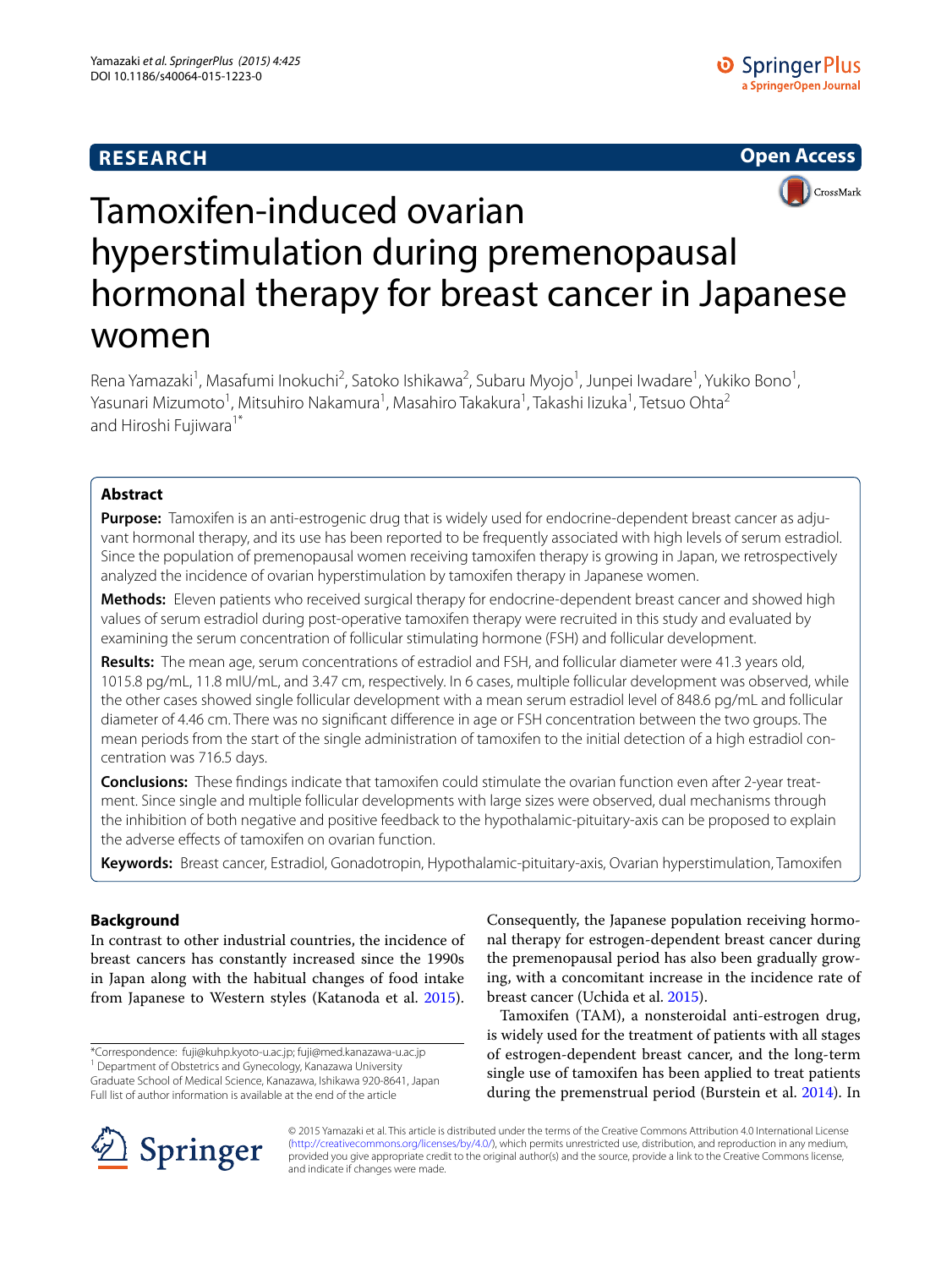accordance with this trend, the Japanese Breast Cancer Society also recommended a single use of TAM more than for 5 years for premenstrual patients with estrogendependent breast cancer (Mukai et al. [2015](#page-4-1)).

On the other hand, it was reported that treatment with TAM as a single agent for estrogen-dependent breast cancer during the premenopausal period is associated with a one- to three-fold increase of the serum levels of estradiol and progesterone (Jordan et al. [1994\)](#page-3-2). It was also proposed that TAM potentially stimulates the ovarian function accompanied by formation of persistent follicular functional cysts in the premenopausal women (Shulman et al. [1994](#page-4-2); Shushan et al. [1996;](#page-4-3) Mourits et al. [1999](#page-4-4); Cohen et al. [1999\)](#page-3-3). Recently, Madeddu et al. ([2014](#page-3-4)) reported two cases of multiple follicular development along with high estradiol concentrations of 1200 and 698.8 pg/mL, respectively and pointed out the possible involvement of the direct effects of tamoxifen on ovarian function (Groom and Griffiths [1976\)](#page-3-5).

The pathological conditions of polycystic ovarian syndrome in Japan, which is associated with a disorder of hormonal conversion from androgen to estrogen in the growing follicles, were reported to be markedly different from those of Western countries (Mori et al. [2009](#page-3-6)). Therefore, we should note the possibility that the ovarian response of Japanese women against anti-estrogen drugs varies from that of women in Western countries. However, the side effects of TAM on the ovarian function have not yet been thoroughly analyzed in Japan. Therefore, in this study, we retrospectively analyzed Japanese patients who showed high levels of serum estradiol during TAM therapy for estrogen-dependent breast cancer during the premenopausal period.

#### **Methods**

From August 2013 to August 2014, 62 patients who received post-operative TAM therapy for endocrinedependent breast cancer (stage I–III) visited the outpatient clinic of the Department of Breast Oncology in Kanazawa University Hospital. When the serum concentration of estradiol was higher than 400 pg/mL, which exceeds the normal estradiol production by a single preovulatory follicle, these patients were immediately recommended to consult the Department of Gynecology in Kanazawa University Hospital. At the gynecological clinic, hormonal conditions were evaluated again by measuring serum concentrations of FSH and estradiol, while follicular development was further observed by ultrasonographic examination.

Among 62 candidates, 11 patients showed high values of serum estradiol during TAM therapy and visited the Department of Gynecology within 2 weeks following the previous blood sampling. These 11 cases were recruited into this study and hormonal and ultrasonographic data were retrospectively analyzed.

Estradiol and FSH were measured by electro-chemiluminescence immunoassay (ECLIA) kits (Roche Diagnostics K.K., Tokyo, Japan). Data on serum concentrations of estradiol and FSH and follicular diameters are expressed as means  $\pm$  standard deviations and the differences between the single and multiple follicular development groups, and the chemotherapy-treated and untreated groups, were analyzed by the unpaired *t* test. On the other hand, the differences in durations of single TAM treatment until the initial detection of a high concentration of estradiol were analyzed by the Mann–Whitney *U*-test.

This study was approved by the Medical Ethics Committee of Kanazawa University.

#### **Results**

The profiles of the 11 patients are summarized in Table [1](#page-2-0). The mean age was  $41.3 \pm 7.34$  years old. The serum concentrations of estradiol and FSH were  $1015.8 \pm 365.5$  pg/ mL and  $11.8 \pm 8.36$  mIU/mL, respectively. The mean follicular diameter was  $3.47 \pm 1.91$  cm. In 6 cases, multiple follicles (2–4 follicles) were observed and the mean serum concentration of estradiol and its value per follicle were 1155.2  $\pm$  414.8 and 460.7  $\pm$  195.8 pg/mL, respectively. On the other hand, the other 5 cases showed single follicular development and the mean serum concentration of estradiol and follicular diameter were  $848.6 \pm 234.2$  pg/ mL and  $4.46 \pm 2.33$  cm, respectively. There was no significant difference in the age or FSH concentration between the two groups.

The mean duration from the start of the single administration of TAM to the initial detection of a high concentration of estradiol was 716.5  $\pm$  463.4 days. In the group treated with chemotherapy, the mean duration was 743.0  $\pm$  597.8 (137–1825) days, while the mean in the group without chemotherapy was  $684.8 \pm 296.4$ (364–1054) days, showing no significant differences. Similarly, there were no differences in the estradiol concentration between the chemotherapy-treated group (956.7  $\pm$  425.3 pg/mL) and non-treated group  $(1087.4 \pm 310.1 \text{ pg/mL}).$ 

#### **Discussion**

In this study, adverse effects of TAM on the ovarian function during hormone therapy for breast cancers were observed in Japanese women of reproductive age. Although the precise incidence rate is unclear, considering the low frequency of post-operative follow-up, 2 or 3 visits a year, the association of a high concentration of serum estradiol with TAM therapy may be a relatively common phenomenon in Japanese patients.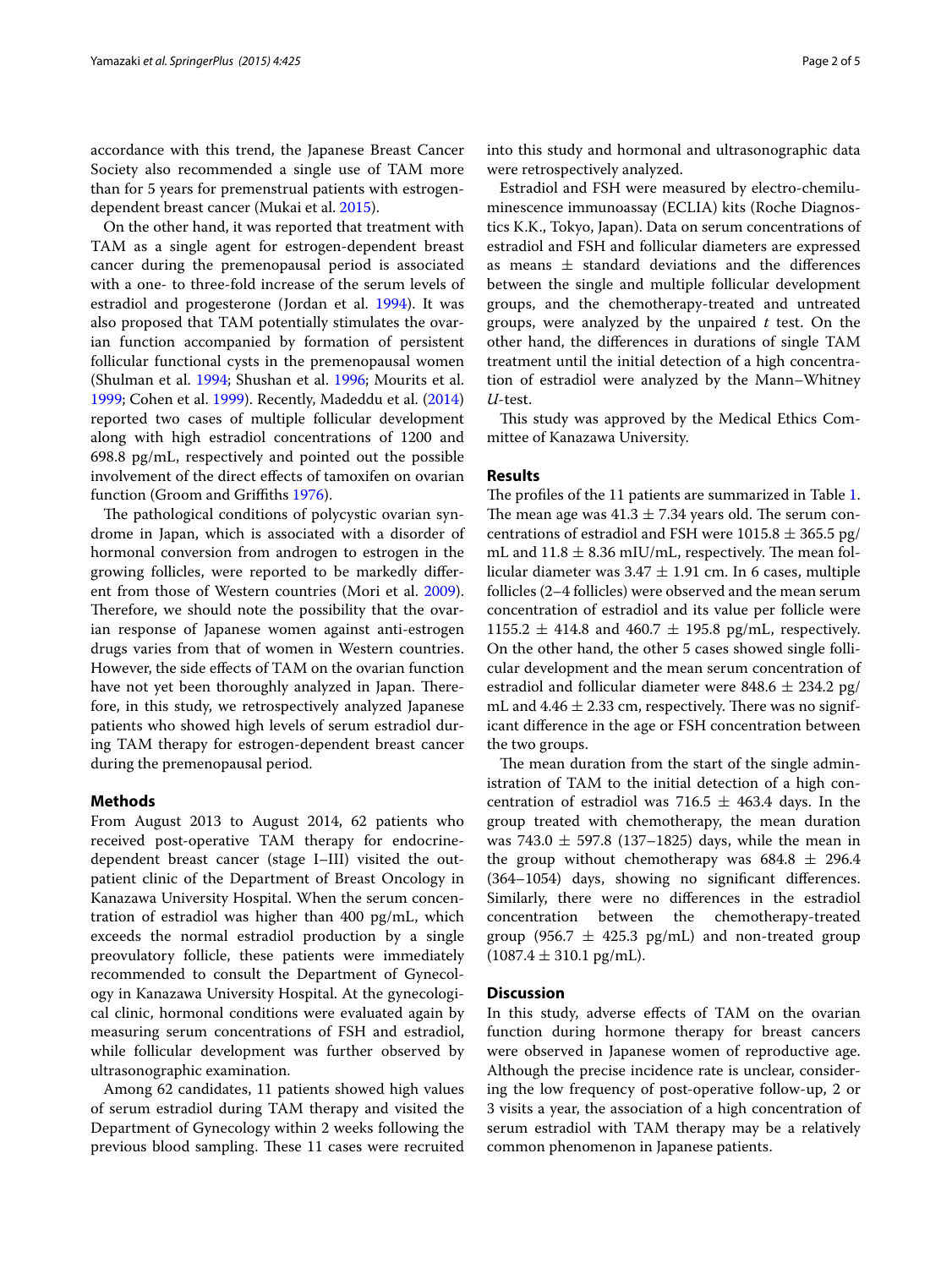| Case           |    |                 | Age Stage Chemo | E <sub>2</sub><br>(pq/mL) | <b>FSH</b><br>(mIU/mL) | Ns of<br>follicles | <b>Estradiol/Ns</b><br>(pq/mL) | Av of Fl dia.<br>(cm) | <b>Duration</b><br>of TAM Tx<br>(days) | <b>Status</b><br>of mensus<br>within 3 months |
|----------------|----|-----------------|-----------------|---------------------------|------------------------|--------------------|--------------------------------|-----------------------|----------------------------------------|-----------------------------------------------|
|                | 54 |                 |                 | 1556                      | 4.4                    | $\overline{2}$     | 778                            | $\overline{2}$        | 364                                    | Regular                                       |
| 2              | 46 |                 |                 | 1028                      | 9.3                    | $\overline{2}$     | 514                            | 4.7                   | 872                                    | Regular                                       |
| 3              | 29 | $\mathsf{II}$ a | Done            | 1600                      | 9.9                    | $\overline{4}$     | 400                            | 2.5                   | 889                                    | Chemo-M                                       |
| 4              | 43 |                 |                 | 1202                      | 8                      | $\overline{4}$     | 300                            | 2.5                   | 1054                                   | Regular                                       |
| 5              | 46 | I <sub>II</sub> | Done            | 464                       | 24.9                   | $\overline{2}$     | 232                            | 1.5                   | 427                                    | Chemo-M                                       |
| 6              | 30 | Illa            | Done            | 1081                      | 12                     | 2                  | 540                            | 2.7                   | 137                                    | Chemo-M                                       |
| $\overline{7}$ | 45 |                 |                 | 900                       | 6.9                    |                    | 900                            | 8.1                   | 724                                    | Regular                                       |
| 8              | 44 |                 |                 | 751                       | 6                      |                    | 751                            | 2.2                   | 410                                    | Irregular                                     |
| 9              | 36 | $\mathsf{II}$ a | Done            | 898                       | 7.7                    |                    | 898                            | 4.3                   | 791                                    | Irregular                                     |
| 10             | 40 | $\mathsf{II}$ a | Done            | 527                       | 31.0                   |                    | 527                            | 2.7                   | 1825                                   | Irregular                                     |
| 11             | 41 | <b>IIIc</b>     | Done            | 1167                      | 9.5                    |                    | 1,167                          | 5                     | 389                                    | Chemo-M                                       |

<span id="page-2-0"></span>**Table 1 Clinical profiles of 11 cases with high concentration of serum estradiol during TAM treatment**

*NAC* neoadjuvant chemotherapy, *Ns* numbers, *dia.* diameters, *E2* estradiol, *Tx* treatment, *Fl* follicular, *Chemo* chemotherapy, *Chemo-M* chemotherapy-induced menopause

The formation of a couple of ovarian follicular cysts was observed not only in three cases with regular menstruation, but also in the other three cases that had been clinically diagnosed as chemotherapy-induced menopause. This suggests that TAM can induce multiple follicular development, which is usually observed in ovulation induction using an anti-estrogenic agent, clomiphene (Nasseri and Ledger [2001\)](#page-4-5). Anti-estrogenic drugs are considered to inhibit the hypothalamic-pituitary-axis by negative feedback to stimulate the secretion of pituitary gonadotropins such as FSH and luteinizing hormone (LH) (Fig. [1](#page-2-1)). Since the pulsatile secretion of pituitary gonadotropins is important in the selection and/or promotion of follicular development (Skorupskaite et al. [2014](#page-4-6)), more examinations including the rhythmic changes in pulsatile secretion by TAM are necessary to clarify the precise mechanisms.

Theoretically, the anti-estrogenic effects on the hypothalamic-pituitary-axis also interfere with positive feedback, leading to inhibition of the LH surge (Fig. [2](#page-3-7)). Once the LH surge occurs, granulosa cells in the mature follicles will undergo luteinization, in which the steroid hormone production shifts from estradiol to progesterone (Devoto et al. [2002](#page-3-8)). Therefore, the formation of the single functional follicular cyst that produced estradiol at more than 500 pg/mL in the serum, strongly suggests the absence of the LH surge.

Although the direct effects of TAM on steroid hormone production of granulosa cells in the follicles were proposed to explain the high concentration of serum estradiol in the TAM-treated patients (Groom and Griffiths [1976](#page-3-5)), our findings could not confirm the presence of this mechanism since the inhibitory effects of TAM on estrogen-induced negative and positive feedbacks to the



<span id="page-2-1"></span>hypothalamic-pituitary-axis could successfully explain the ovarian hyper-stimulated phenomenon observed in this study.

It should also be noted that four cases, with a mean of  $36.5 \pm 8.35$  years old, had been diagnosed with chemotherapy-induced menopause. However, a high value of serum estradiol was observed during the amenorrheic period that had continued from chemotherapy. Furthermore, in three of the four cases, these episodes were detected more than 1 year after the initiation of TAM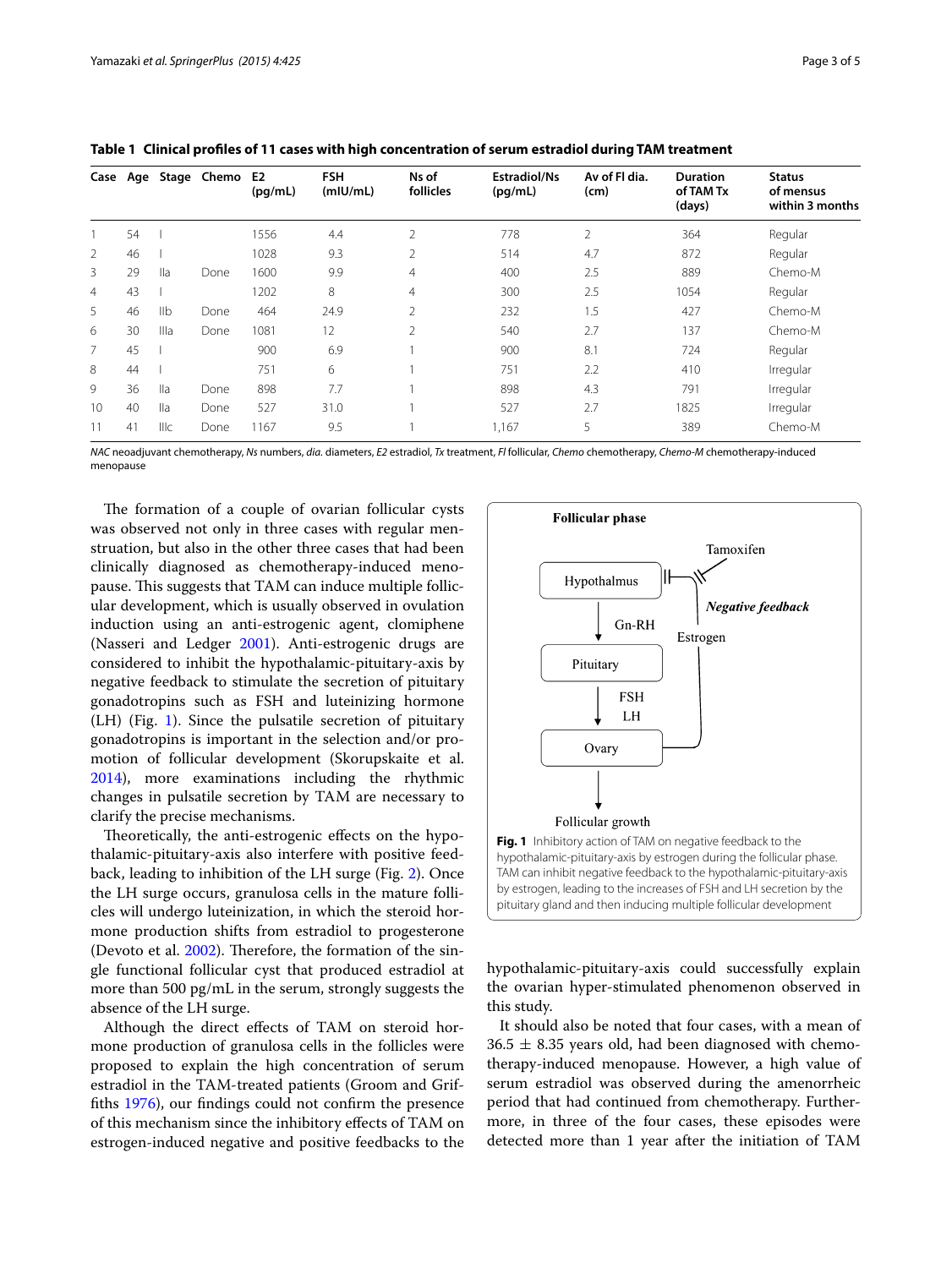

<span id="page-3-7"></span>treatment. From these findings, we suggest an important consideration that anovulatory hyperestrogenic conditions may be induced by TAM treatment even during the amenorrheic period in patients diagnosed with chemotherapy-induced menopause.

In addition, there was no significant difference in the duration from the start of single administration of TAM to the initial detection of a high concentration of estradiol between both chemotherapy-treated and non-treated groups. Importantly, although previous reports suggested that the development of an ovarian cyst is extremely rare after 2 years of TAM treatment (Madeddu et al. [2014](#page-3-4)), the average duration in both groups in this study was around 700 days, indicating that ovarian hyperstimulation can occur after 2-year treatment with TAM in Japanese women. Therefore, the risk of TAM-induced ovarian hyperstimulation should be considered throughout TAM treatment in Japan.

In conclusion, our findings indicate that anti-estrogenic hormonal treatment by TAM could stimulate the ovarian function even after single treatment for more than 2 years. Since single and multiple follicular developments were equally observed and follicular sizes were relatively large, we propose dual mechanisms of adverse effects of TAM on the ovarian function, that is, mediated through the inhibition of both negative and positive feedbacks to the hypothalamic-pituitary-axis.

#### **Authors' contributions**

RY, MI, and HF designed this study. RY, MI, SI, SM, JI, YB, YM, MN, and MT performed this study. RY and HF wrote the manuscript. TI performed statistical analysis. RY, MI, TO, and HF discussed the results. All authors read and approved the final manuscript.

#### **Author details**

<sup>1</sup> Department of Obstetrics and Gynecology, Kanazawa University Graduate School of Medical Science, Kanazawa, Ishikawa 920-8641, Japan. <sup>2</sup> Division of Cancer Medicine, Department of Breast Oncology, Kanazawa University Graduate School of Medical Science, 13-1 Takaramachi, Kanazawa, Ishikawa 920-8641, Japan.

#### **Acknowledgements**

The authors are grateful to Prof. T. Ayabe, Prof. T. Matsuzaki, and Dr. S. Uchida for their valuable discussion regarding the manuscript. This work was supported in part by Grants-in-Aid for Scientific Research (no. 25670702).

#### **Compliance with ethical guidelines**

#### **Competing interests**

The authors declare that they have no competing interests.

#### **Ethical approval**

This retrospective study was approved by the Medical Ethics Committee of Kanazawa University (no. 1798).

#### Received: 28 July 2015 Accepted: 6 August 2015 Published online: 19 August 2015

#### **References**

- <span id="page-3-1"></span>Burstein HJ, Temin S, Anderson H, Buchholz TA, Davidson NE, Gelmon KE, Giordano SH, Hudis CA, Rowden D, Solky AJ, Stearns V, Winer EP, Griggs JJ (2014) Adjuvant endocrine therapy for women with hormone receptorpositive breast cancer: american society of clinical oncology clinical practice guideline focused update. J Clin Oncol 32:2255–2269. doi[:10.1200/](http://dx.doi.org/10.1200/JCO.2013.54.2258) [JCO.2013.54.2258](http://dx.doi.org/10.1200/JCO.2013.54.2258)
- <span id="page-3-3"></span>Cohen I, Figer A, Tepper R, Shapira J, Altaras MM, Yiagel D, Beyth Y (1999) Ovarian overstimulation and cystic formation in premenopausal tamoxifen exposure: comparison between tamoxifen-treated and nontreated breast cancer patients. Gynecol Oncol 72:202–207
- <span id="page-3-8"></span>Devoto L, Kohen P, Vega M, Castro O, González RR, Retamales I, Carvallo P, Christenson LK, Strauss JF (2002) Control of human luteal steroidogenesis. Mol Cell Endocrinol 186:137–141
- <span id="page-3-5"></span>Groom GV, Griffiths K (1976) Effect of the anti-oestrogen tamoxifen on plasma levels of luteinizing hormone, follicle-stimulating hormone, prolactin, oestradiol and progesterone in normal pre-menopausal women. J Endocrinol 70:421–428
- <span id="page-3-2"></span>Jordan VC, Fritz NF, Langan-Fahey S, Thompson M, Tormey DC (1994) Alteration of endocrine parameters in premenopausal women with breast cancer during long-term adjuvant therapy with tamoxifen as the single agent. J Natl Cancer Inst 83:1488–1491
- <span id="page-3-0"></span>Katanoda K, Hori M, Matsuda T, Shibata A, Nishino Y, Hattori M, Soda M, Ioka A, Sobue T, Nishimoto H (2015) An updated report on the trends in cancer incidence and mortality in Japan, 1958–2013. Jpn J Clin Oncol 45:390–401. doi:[10.1093/jjco/hyv002](http://dx.doi.org/10.1093/jjco/hyv002)
- <span id="page-3-4"></span>Madeddu C, Gramignano G, Kotsonis P, Paribello F, Macciò A (2014) Ovarian hyperstimulation in premenopausal women during adjuvant tamoxifen treatment for endocrine-dependent breast cancer: A report of two cases. Oncol Lett 8:1279–1282
- <span id="page-3-6"></span>Mori T, Nonoguchi K, Watanabe H, Ishikawa H, Tamura I, Kinoshita K (2009) Morphogenesis of polycystic ovaries as assessed by pituitary-ovarian androgenic function. Reprod Biomed Online 18:635–643